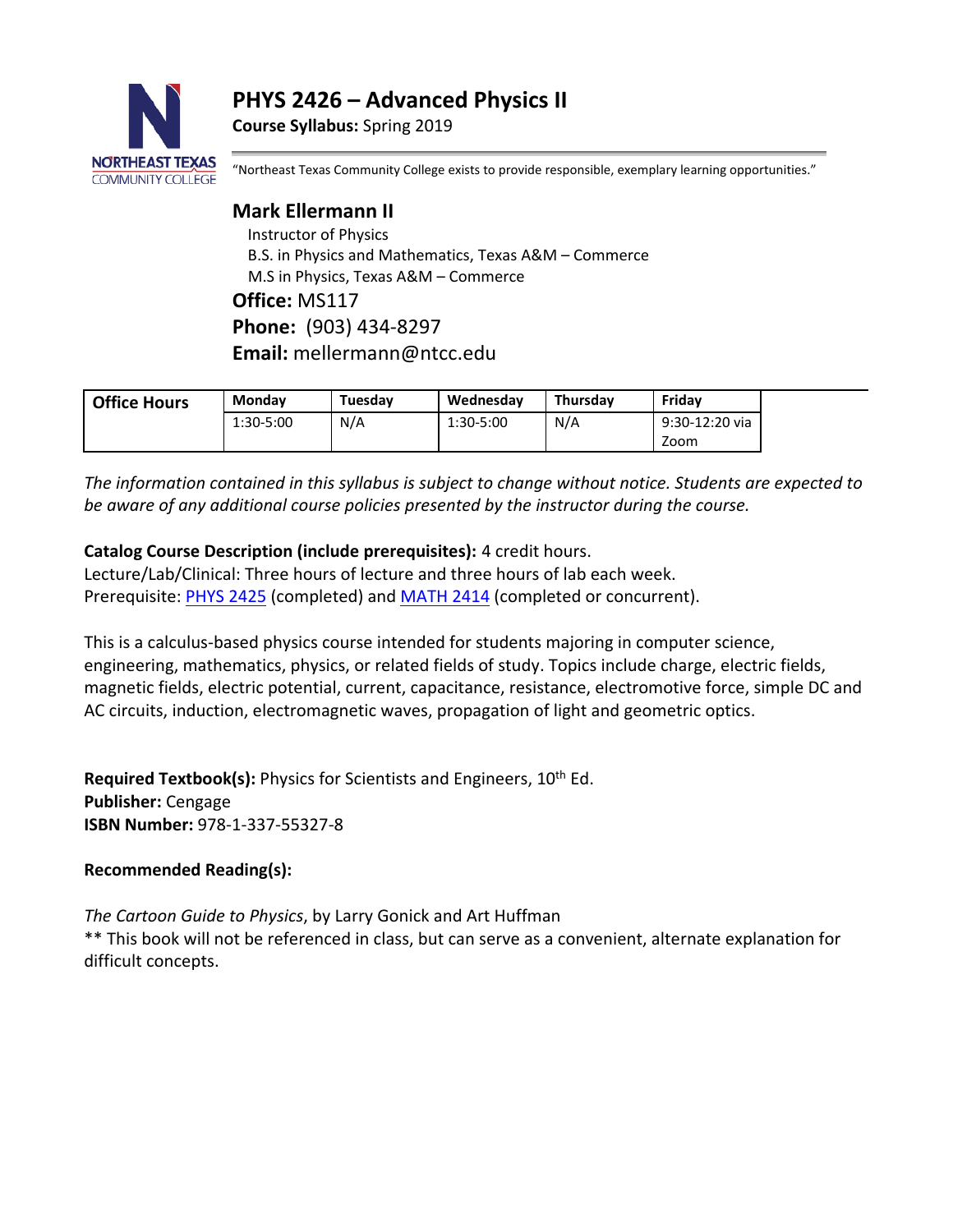## **Student Learning Outcomes:**

Upon successful completion of this course, students will:

- 2426.1) Articulate the fundamental concepts of electricity and electromagnetism, including electrostatic potential energy, electrostatic potential, potential difference, magnetic field, induction, and Maxwell's Laws.
- 2426.2) State the general nature of electrical forces and electrical charges, and their relationship to electrical current.
- 2426.3) Solve problems involving the inter-relationship of electrical charges, electrical forces, and electrical fields.
- 2426.4) Apply Kirchoff's Laws to analysis of circuits with potential sources, capacitance, and resistance, including parallel and series capacitance and resistance.
- 2426.5) Calculate the force on a charged particle between the plates of a parallel-plate capacitor.
- 2426.6) Apply Ohm's Law to the solution of problems.
- 2426.7) Describe the effects of static charge on nearby materials in terms of Coulomb's Law.
- 2426.8) Use Faraday's and Lenz's Laws to find the electromotive forces.
- 2426.9) Describe the components of a wave and relate those components to mechanical vibrations, sound, and decibel level.
- 2426.10) Articulate the principles of reflection, refraction, diffraction, interference, and superposition of waves.
- 2426.11) Solve real-world problems involving optics, lenses, and mirrors.
- 2426L.1) Prepare laboratory reports that clearly communicate experimental information in a logical and scientific manner and evaluate the accuracy of physical measurements and potential sources of error in measurements.
- 2426L.2) Relate physical observations and measurements involving electricity and magnetism to theoretical principles.

## **Core Curriculum Purpose and Objectives:**

Through the core curriculum, students will gain a foundation of knowledge of human cultures and the physical and natural world; develop principles of personal and social responsibility for living in a diverse world; and advance intellectual and practical skills that are essential for all learning.

Courses in the foundation area of mathematics focus on quantitative literacy in logic, patterns, and relationships. In addition, these courses involve the understanding of key mathematical concepts and the application of appropriate quantitative tools to everyday experience.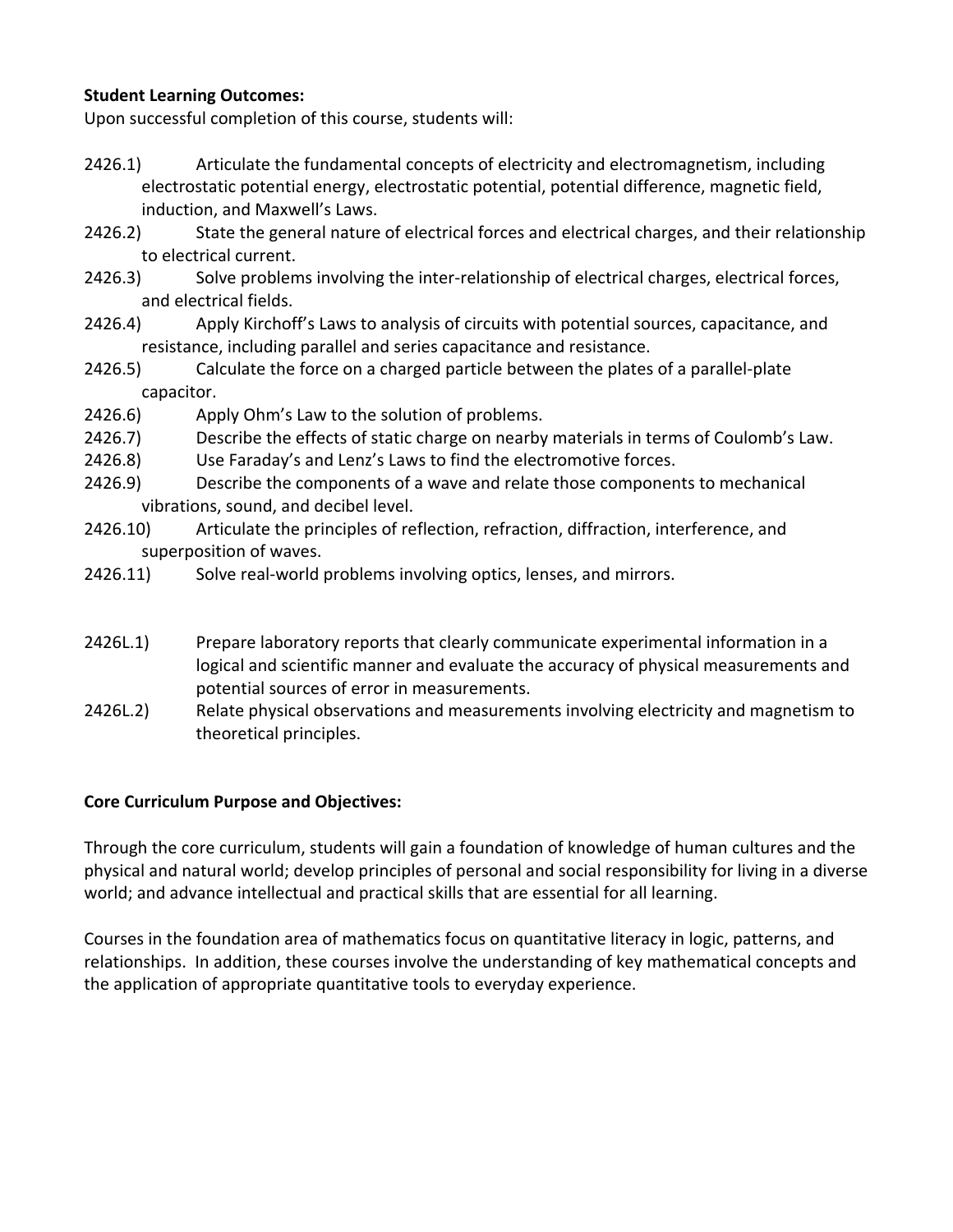## **College Student Learning Outcomes:**

## Critical Thinking Skills

**CT.1** Students will demonstrate the ability to 1) analyze complex issues, 2) synthesize information, and 3) evaluate the logic, validity, and relevance of data.

## Communication Skills

**CS.1** Students will effectively develop, interpret and express ideas through written communication.

## Empirical and Quantitative Skills

- **EQS.1** Students will manipulate numerical data or observable facts by organizing and converting relevant information into mathematical or empirical form
- **EQS.2** Students will analyze numerical data or observable facts by processing information with correct calculations, explicit notations, and appropriate technology.
- **EQS.3** Students will draw informed conclusions from numerical data or observable facts that are accurate, complete, and relevant to the investigation.

## Teamwork

**TW.2** Students will work with others to support and accomplish a shared goal.

#### **SCANS Skills:**

N/A

#### **Course Outline:**

- Chapter 22 Electric Fields
- Chapter 23 Continuous Charge Distributions and Gauss's Law
- Chapter 24 Electric Potential
- Chapter 25 Capacitance and Dielectrics
- Chapter 26 Current and Resistance
- Chapter 27 Direct-Current Circuits
- Chapter 28 Magnetic Fields
- Chapter 29 Sources of Magnetic Field
- Chapter 30 Faraday's Law Chapter 15 – Mechanical Waves Chapter 16 – Sound and Hearing Chapter 33 – The Nature and Propagation of Light Chapter 34 – Geometric Optics Chapter 35 – Interference Chapter 36 – Diffraction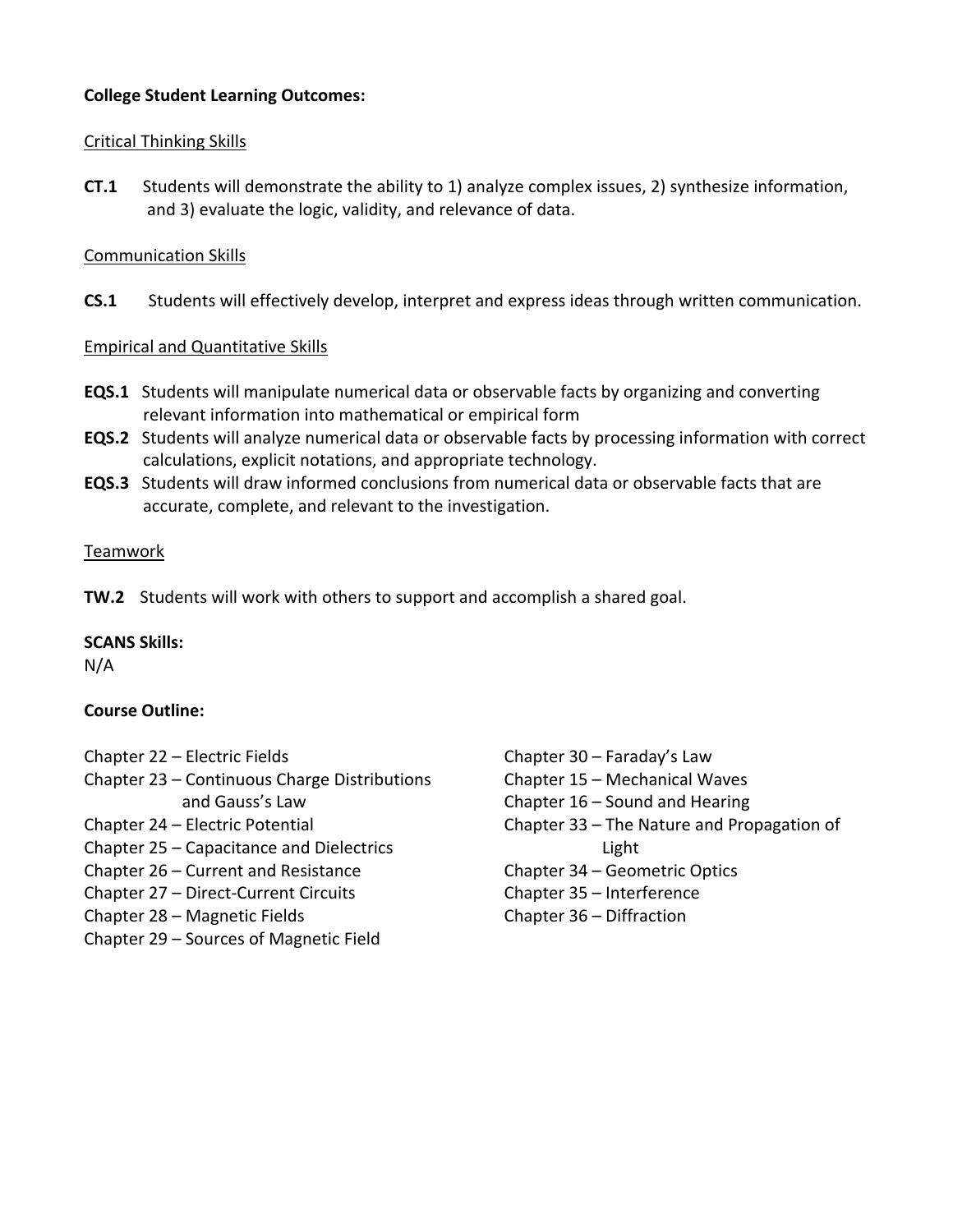#### **Evaluation/Grading Policy:**

| SI Tutoring (1 hr/wk) | 10% |
|-----------------------|-----|
| Homework:             | 15% |
| Labs:                 | 15% |
| Test $1$ :            | 10% |
| Test $2:$             | 10% |
| Test $3:$             | 10% |
| Test $4:$             | 10% |
| Final Exam:           | 20% |
|                       |     |
| Total:                |     |

#### **Tests/Exams:**

| TEST 1 (Electrostatics) : Chapters 22-25                                            | 2/12           |
|-------------------------------------------------------------------------------------|----------------|
| TEST 2 (DC Circuits) : Chapters 26-27                                               | 2/26           |
| TEST 3 (Magnets and Electromagnetism): Chapters 28-30                               | 3/21           |
| TEST 4 (Waves): Chapters 15, 16                                                     | 4/4            |
| FINAL EXAM Chapters 21-29, 15, 16, 33-36<br>Final will be comprehensive, plus Light | 5/14 @ 8:00 am |

#### **Lab Policies**

- 1. All students are expected to report to lab on time, prepared to begin.
- 2. One lab each month will require a fully written, comprehensive, and cohesive report on the procedure and observations of the lab. The report is expected to have an abstract, procedure, observations, and conclusions sections at the minimum. The instructor will inform the class of which lab will require the report.
- 3. Labs not requiring a report will still require proof of completion, typically a sheet showing recorded data from the lab activities.
- 4. Students are expected to remain in the lab classroom for the full lab time. You are encouraged to experiment on your own. However, given the sensitive nature of most of the equipment, you are required to ask the instructor for permission before trying anything off the books.

#### **Other Course Policies:**

• Homework will be assigned at the beginning of the first lecture covering relevant topics. It is up to the student to keep up with the homework as the lecture progresses.

#### **Student Responsibilities/Expectations:**

Meeting course deadlines are the responsibility of the student, because this is an online class and there is much material to cover, it is advised that each student work *ahead* of the official order of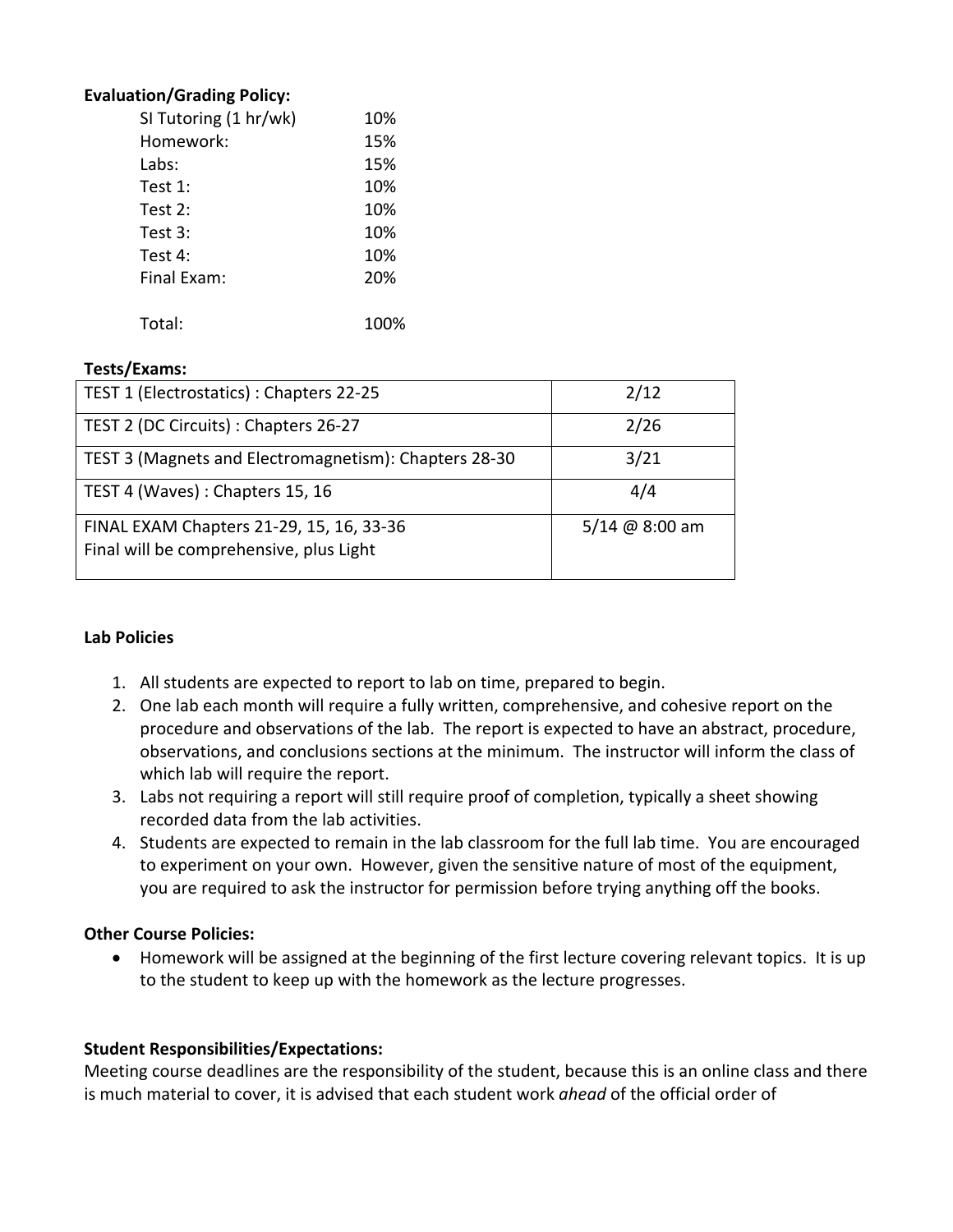assignments. Any assignment not submitted by the due date will receive a grade of "0". Also, all students are expected to be courteous in online correspondence.